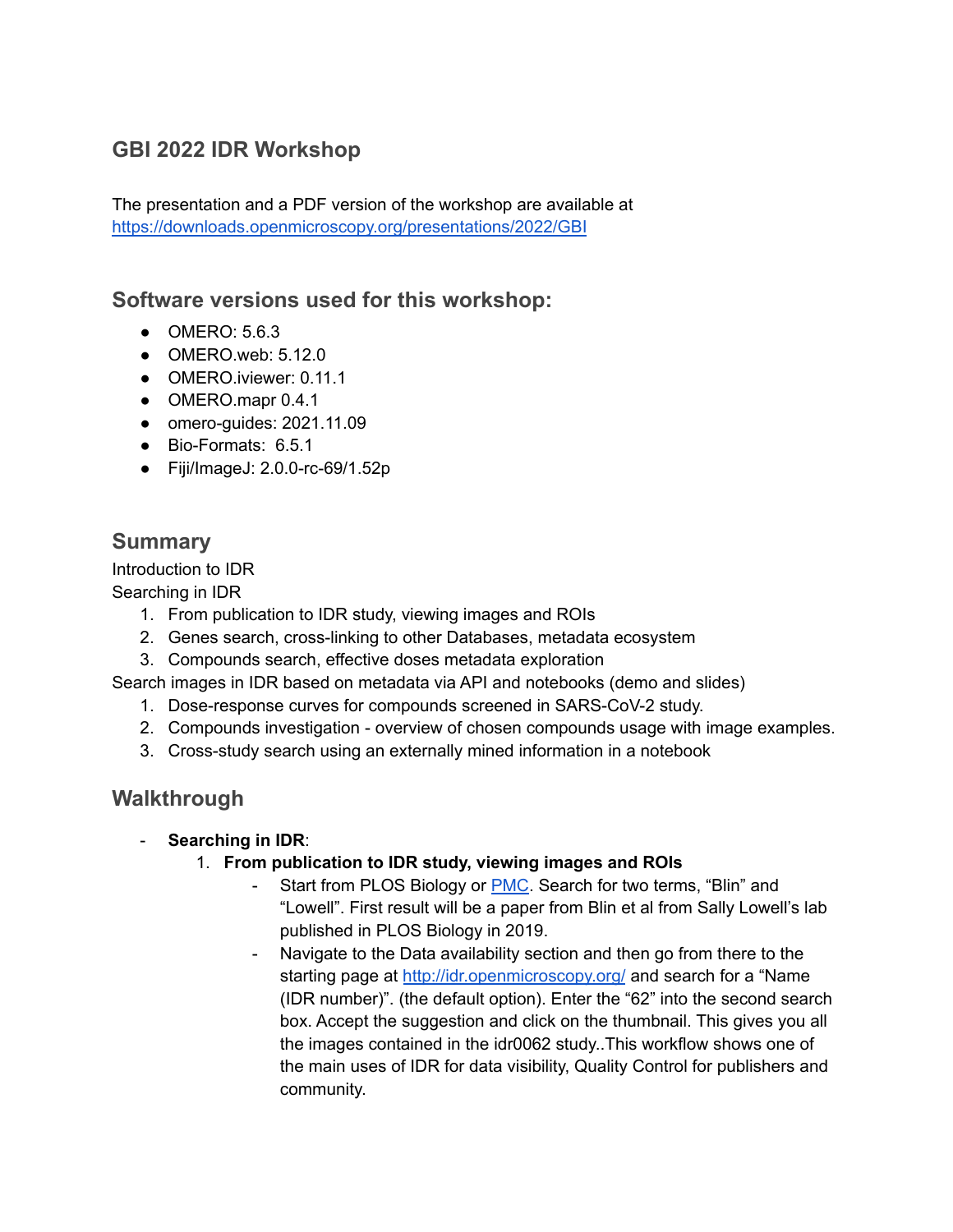- In the  $\frac{idr0062 \text{ study}}{k}$  $\frac{idr0062 \text{ study}}{k}$  $\frac{idr0062 \text{ study}}{k}$  on the image <http://idr.openmicroscopy.org/webclient/?show=image-6001239> we can see the attached tiff file with ROIs. These ROIs were extracted into OMERO ROIs (masks) which can be seen in OMERO.iviewer (by double-clicking on the thumbnail of the image in the central pane).
- Click on the [Experiment](http://idr.openmicroscopy.org/webclient/?show=project-801) (named idr0062-blin-nuclearsegmentation/experimentA) and expand the "Attributes"' harmonica in the right-hand pane. Find and click on the DOI of the paper link.

#### 2. **Genes search, cross-linking to other Databases, metadata ecosystem**

- Start on <http://idr.openmicroscopy.org/> searching for "Gene" with a value "Baz1a". This is Bromodomain adjacent to zinc finger domain protein 1A" and is a component of some ISWI chromatin remodeling complexes
- Search results are not case sensitive, so that ensures different gene naming conventions don't affect the search results. In this case, that's demonstrated by search results for both human and mouse genes.
- Navigate to idr0097 in results (last item) and click on "More" to see the full view and metadata of the images.

| Search by:      |              | Gene                                                 |                | $\overline{\mathbf{v}}$ | Baz1a                                    |                      |      |
|-----------------|--------------|------------------------------------------------------|----------------|-------------------------|------------------------------------------|----------------------|------|
|                 |              | Found 194 images with Gene: Baz1a/BAZ1A in 8 studies |                |                         |                                          |                      |      |
|                 |              |                                                      |                |                         | Baz1a                                    |                      |      |
| <b>Study ID</b> |              | Organism                                             | Image count    |                         | Title                                    | <b>Sample Images</b> | Link |
| idr0018A        |              | Mus musculus                                         | 146            |                         | Histopathology of mouse knockouts        | $E = 35$<br>s i      | more |
|                 |              |                                                      |                |                         | <b>BAZ1A</b>                             |                      |      |
| <b>Study ID</b> | Organism     |                                                      | Image count    |                         | <b>Title</b>                             | <b>Sample Images</b> | Link |
| <b>idr0009A</b> | Homo sapiens |                                                      | 14             |                         | Genome-wide RNAi screening identifies hu |                      | more |
| idr0010A        | Homo sapiens |                                                      | $\overline{2}$ |                         | RNF168 binds and amplifies ubiquitin con |                      | more |
| <b>idr0012A</b> | Homo sapiens |                                                      | $\overline{2}$ |                         | Clustering phenotype populations by geno | 도 맞<br>PER II        | more |
| idr0013A        | Homo sapiens |                                                      | 8              |                         | Phenotypic profiling of the human genome |                      | more |
| idr0013B        | Homo sapiens |                                                      | 8              |                         | Phenotypic profiling of the human genome |                      | more |
| idr0093A        | Homo sapiens |                                                      | 9              |                         | High content genome-wide siRNA screen to |                      | more |
| <b>idr0097A</b> | Homo sapiens |                                                      | 5              |                         | Pooled protein tagging, cellular imaging |                      | more |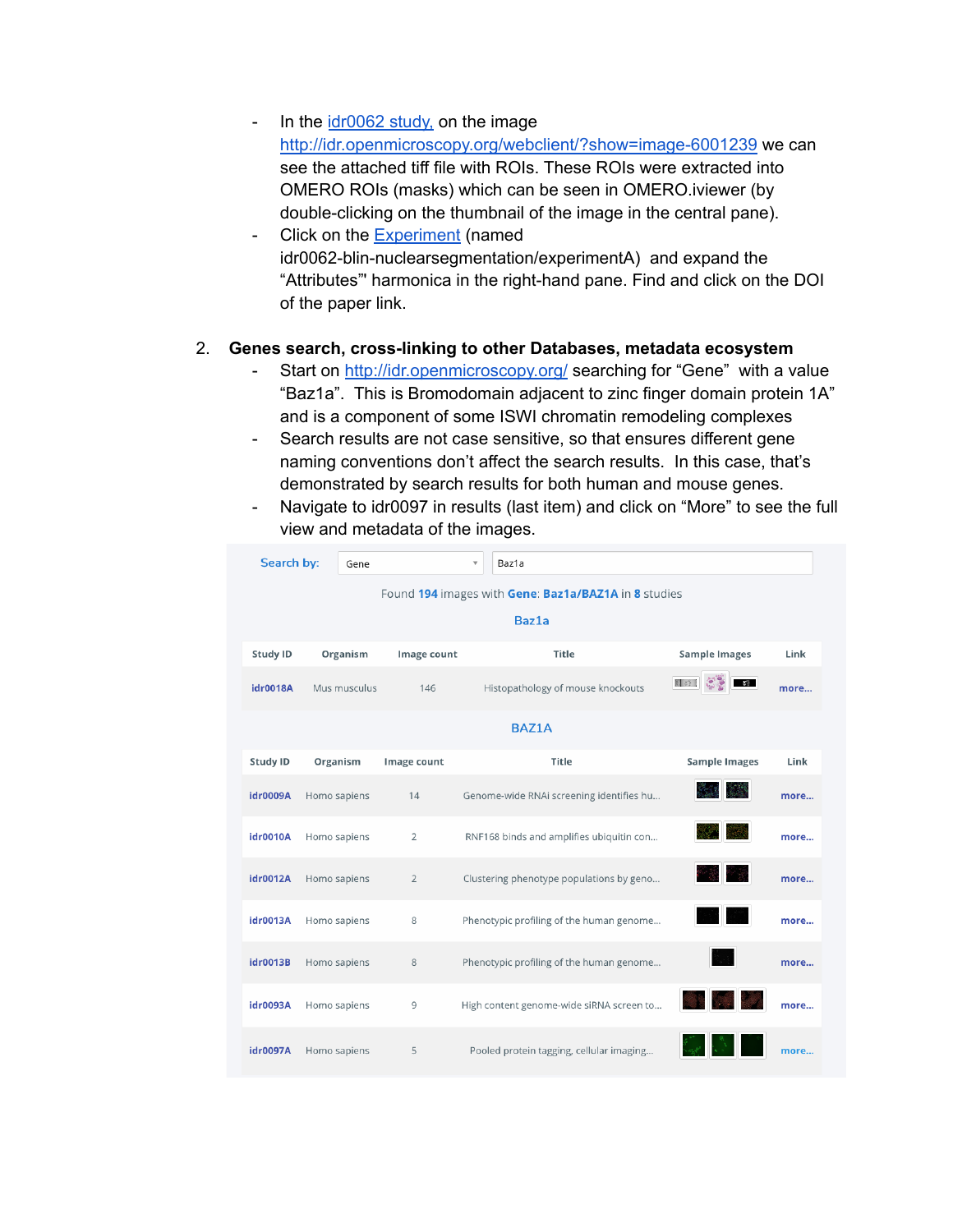- This will bring you to the OMERO.web user interface, showing a tree with search results. These are studies that include images related to the Baz1A genes.
- Only the images associated with Baz1a are shown, but there are more images inside each study.
- Navigate to the top Screen and find in the right-hand pane under "Attributes" harmonica the link to the publication. This is a study of protein localization published by Reicher et al in Genome Research in 2020.
- Select one single image inside that screen. Again, expand the "Attributes" harmonica. This contains the most important metadata associated with this particular image. We have noted that authors found a phenotype when the authors disrupted the gene and we also have the intron-targeting guide RNA used by the authors.
- Navigate to the whole study via click on link "Show parent"



Project&Dataset" Show parent Projects & Datasets in the right-hand pane and then click on the Screen (named idr0097…). In this way you will get a view of all images in the study.

.

| Image contained in: |                                               | $\vert \times \vert$ |
|---------------------|-----------------------------------------------|----------------------|
| <b>B</b> Plate 5    |                                               |                      |
|                     | <b>BBB</b> idr0097-reicher-proteintag/screenA |                      |

- This is a display that represents the original screening data where we record information of the wells, number of images per well,
- Open Plate 5, click on G1 and then see the images inside that "G1" well at the bottom of the central pane.
- Click back on the well G1 in the grid and open Tables accordion to reveal further metadata - these are all the metadata associated with the well G1.

#### **3. Compounds search, effective doses metadata exploration.**

- Still in OMERO.web, click on the top link "Compounds" to get to a search environment. Note that this does not give you a full list of compounds hosted in IDR, instead, you have to start typing a compound name and use the autocomplete function for a help. Start typing "Remdesivir". Into the dialog, select the suggestion. Expand the tree with search results (oever 200 images found). This is a high content screen from Phil Gribbon's group published in Scientific Data that was the first published drug screen trying to identify compounds that inhibited SARS-CoV-2 infection in human cells
- Go to first plate first image and expand the Attributes harmonica in the right-hand pane. There, find the Compound block and click on Remdesivir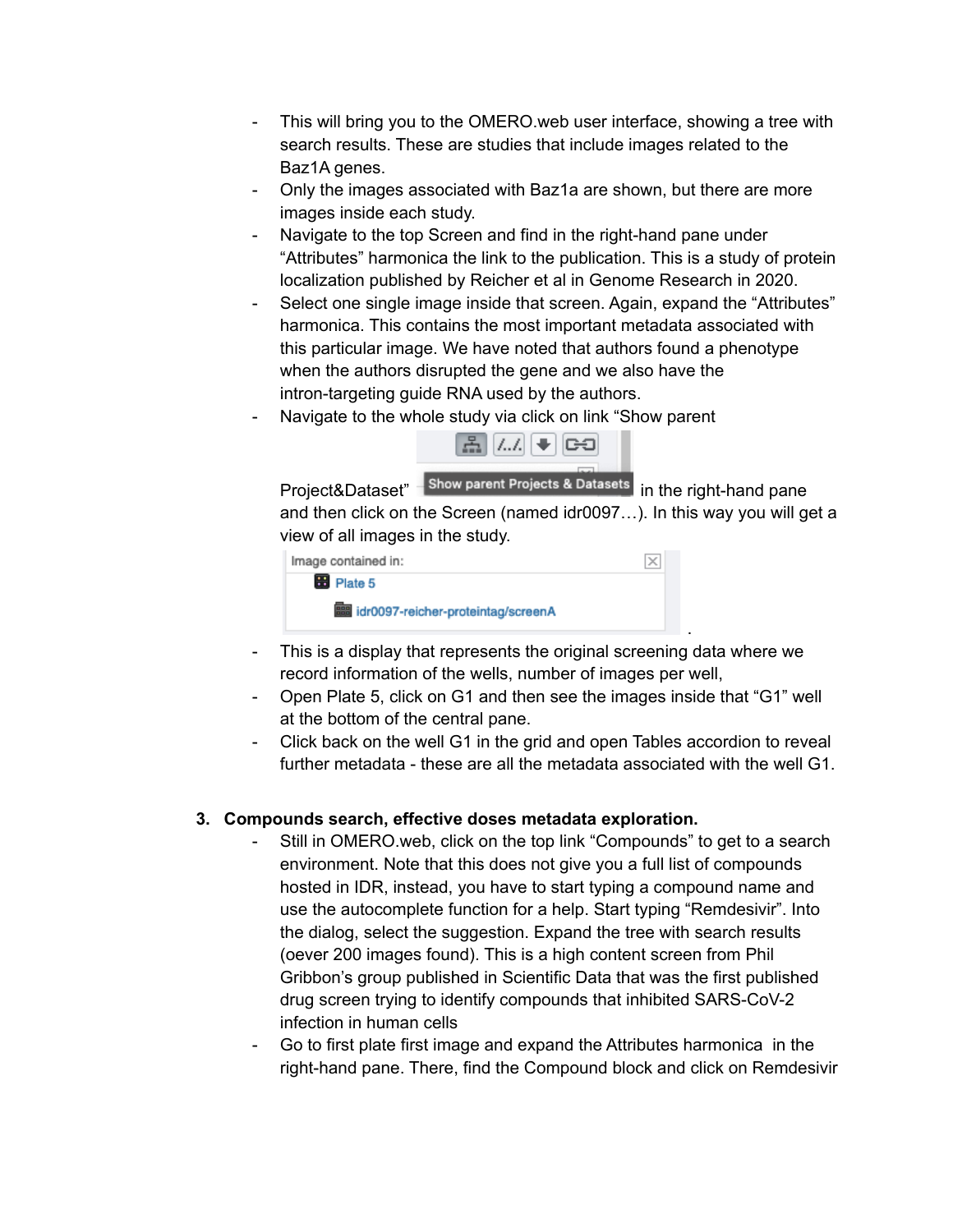icon brining you to Pubchem.

| <b>Cell Lines</b>             | ÷<br>×                  |
|-------------------------------|-------------------------|
| <b>Added by: Public data</b>  |                         |
| Cell Line                     | Caco-2                  |
|                               |                         |
| <b>Compound</b>               |                         |
| <b>Added by: Public data</b>  |                         |
| <b>Compound Name</b>          | Remdesivir <sup>C</sup> |
|                               |                         |
| <b>Compound supplementary</b> |                         |
| <b>Added by: Public data</b>  |                         |
|                               |                         |
| <b>Identifier</b>             | <b>CTRL Remdesivir</b>  |
| Concentration (microMolar)    | 20                      |

- This is a link to the compound summary in the <https://pubchem.ncbi.nlm.nih.gov/compound/121304016>.
- The DPC inhibition parameter is available too (under "Others" section of the "Attributes" harmonica. This is data submitted by the paper authors.

| Organism                            | Severe acute respiratory<br>syndrome coronavirus 2 |
|-------------------------------------|----------------------------------------------------|
| <b>Others</b>                       |                                                    |
| <b>Added by: Public data</b>        |                                                    |
| <b>Quality Control</b>              | pass                                               |
| Percentage Inhibition (DPC)         | 96.81                                              |
| Hit Compound (over 75%<br>activity) | No                                                 |
| Cells - Number of Objects           | 25159                                              |
| <b>Phenotype Annotation Level</b>   | well level                                         |
| Channels                            | cell body                                          |

Show the correspondence between dark thumbnails with low DPC and bright thumbnails with high DPC.

**4. Search images in IDR based on metadata via API and notebooks (demo and slides)**

a. Dose-response curves for compounds screened in SARS-CoV-2 study.

i. Study of [Remdesivir](https://github.com/IDR/idr0094-ellinger-sarscov2/blob/master/notebooks/idr0094-ic50.ipynb) compound case using a notebook